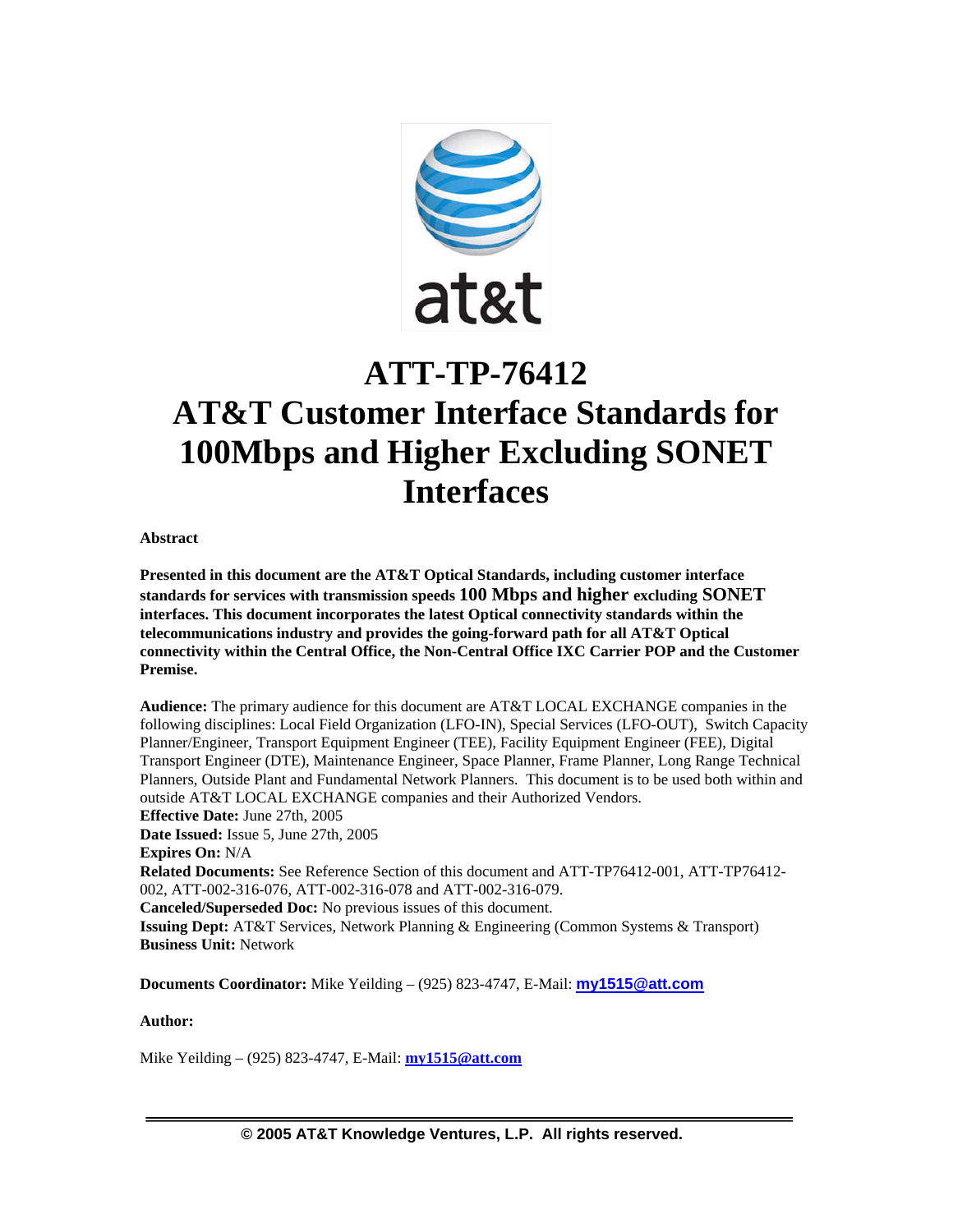## **Table of Contents**

| 1.           |                                                                                                                                                                |  |
|--------------|----------------------------------------------------------------------------------------------------------------------------------------------------------------|--|
| 2.           |                                                                                                                                                                |  |
| 3.           |                                                                                                                                                                |  |
| $\mathbf{4}$ |                                                                                                                                                                |  |
|              |                                                                                                                                                                |  |
| 5.           |                                                                                                                                                                |  |
|              |                                                                                                                                                                |  |
| 6.           |                                                                                                                                                                |  |
|              | 6.2.3 Approved Non-Central Office Point of Presence IXC (POP) Carrier Sites<br>6.3.3 Approved Non-Central Office Point of Presence IXC (POP) Carrier Sites  11 |  |
| 7.           |                                                                                                                                                                |  |
|              |                                                                                                                                                                |  |
|              | 8. DO'S AND DON'TS OF CABLE/JUMPER PLACEMENTS AND TERMINATIONS  11                                                                                             |  |
| 9.           |                                                                                                                                                                |  |
| 10.          |                                                                                                                                                                |  |

 $=$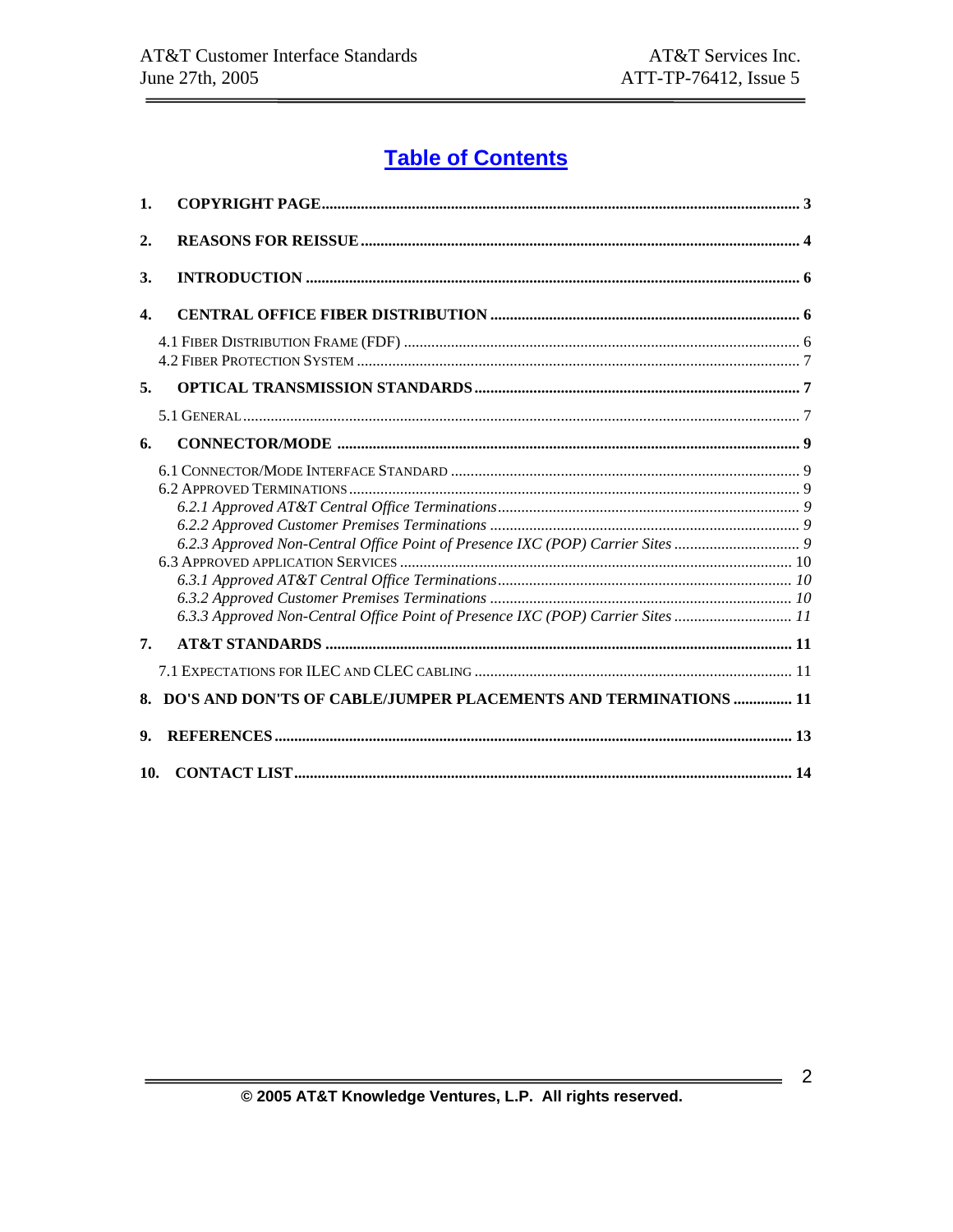## **1. Copyright Page**

**Notice:** This document is an unpublished work protected by the United States copyright laws and is proprietary to AT&T Knowledge Ventures, L.P. Disclosure, copying, reproduction, merger, translation, modification, enhancement, or use by anyone other than authorized employees or licensees of AT&T companies without the prior written consent of AT&T Knowledge Ventures, L.P. is prohibited.

Copyright © 2005 AT&T Knowledge Ventures, L.P. All rights reserved.

**Trademarks:** Windows 95, 97, 98, 2000, NT, ME, XP, Excel, Word for Windows, PowerPoint, Internet Explorer, Office Professional 97, Visio 2000, Visio Professional 2002, Visio Enterprise Network Tools and Microsoft are trademarks of the Microsoft Corporation. Netscape Navigator is a trademark of the Netscape Corporation. AutoCAD 2000, 2000i & 2002 are trademarks of the Autodesk Corporation. Adobe Acrobat 7.0 and PDF are trademarks of the Adobe Corporation. Common Language®, SWITCH®, TIRKS®, CLEI®, CLLI® and CLFI® are registered trademarks of Telcordia Technologies Inc. ANSI is a trademark of the American National Standards Institute. All other trademarks belong to their respective owners.

**Publisher:** Network Planning & Engineering – Transport & Common Systems Standards AT&T Services Inc. 2600 Camino Ramon Room 4S450A San Ramon, California 94583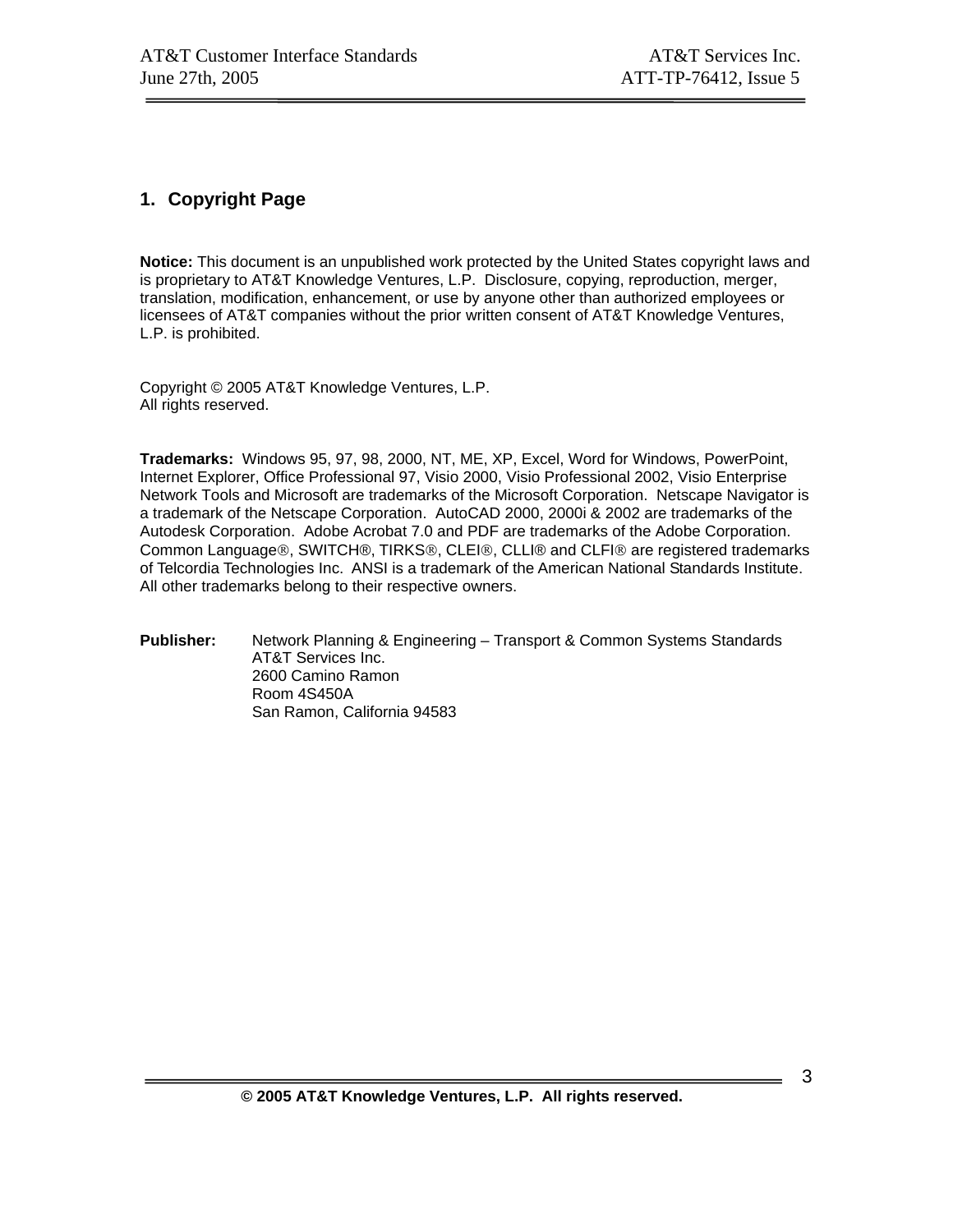## **2. Reasons for Reissue**

Issue 5, Section 8: Changed the last bullet item from "10 times the diameter" to "20 times the diameter".

Issue 4, Section-All: Change title of document from "AT&T Ethernet Standards" to "AT&T Customer Interface Standards for 100Mbps and Higher Excluding SONET Interfaces".

Issue 4, Section-All: Restructure Document to be In-line with Updated Technology for Customer Application.

Issue 4, Section 3: Introduction updated in its entirety.

Issue 4, Section 4: Replace in its entirety with new section 4 "Central Office Fiber Distribution".

Issue 4, Section 5: Replace in its entirety with new section 5 "Optical Transmission Standards".

Issue 4, Section 6: Replace in its entirety with new section 6 "Connector/Mode".

Issue 4, Section 7: Replace in its entirety with new section 7 "AT&T Standards".

Issue 4, Section 8: Replace in its entirety with new section 8 "Do's and Don'ts of Cable/Jumper Replacements and Terminations".

Issue 4, Section 9: Replace in its entirety with new section 9 "References".

Issue 4, Section 10: Replace in its entirety with new section 10 "Contact List".

Issue 4 Section 11: Remove in its entirety.

Issue 3, Section 1: Copyright page updated in its entirety.

Issue 3, Section 9: Title changed from Going-Forward Standard to AT&T Standard, with two paragraphs, first on the current standard and the second concerning the going-forward standard.

Issue 3, Section 10: Reference Section updated in its entirety.

Issue 2, Section-All: Changed title of document from "Ethernet Standards for the AT&T LOCAL EXCHANGE companies" to "AT&T Ethernet Standards"

Issue 2, Section 8, Testing: Updated in its entirety.

Issue 2, Section 8, Paragraph 3: Test Set Manufacturers updated in its entirety.

Issue 2, Section 8, Paragraph 4: Tests to Perform added.

Issue 2, Section 8, Paragraph 5: Non-Supported Features and Expectations have been added.

Issue 2, Section 8, Paragraph 6: Do's and Don'ts for service provisioning added.

Issue 2, Section 8, Paragraph 7: Compensation for Circuit Loss Considerations added.

#### **© 2005 AT&T Knowledge Ventures, L.P. All rights reserved.**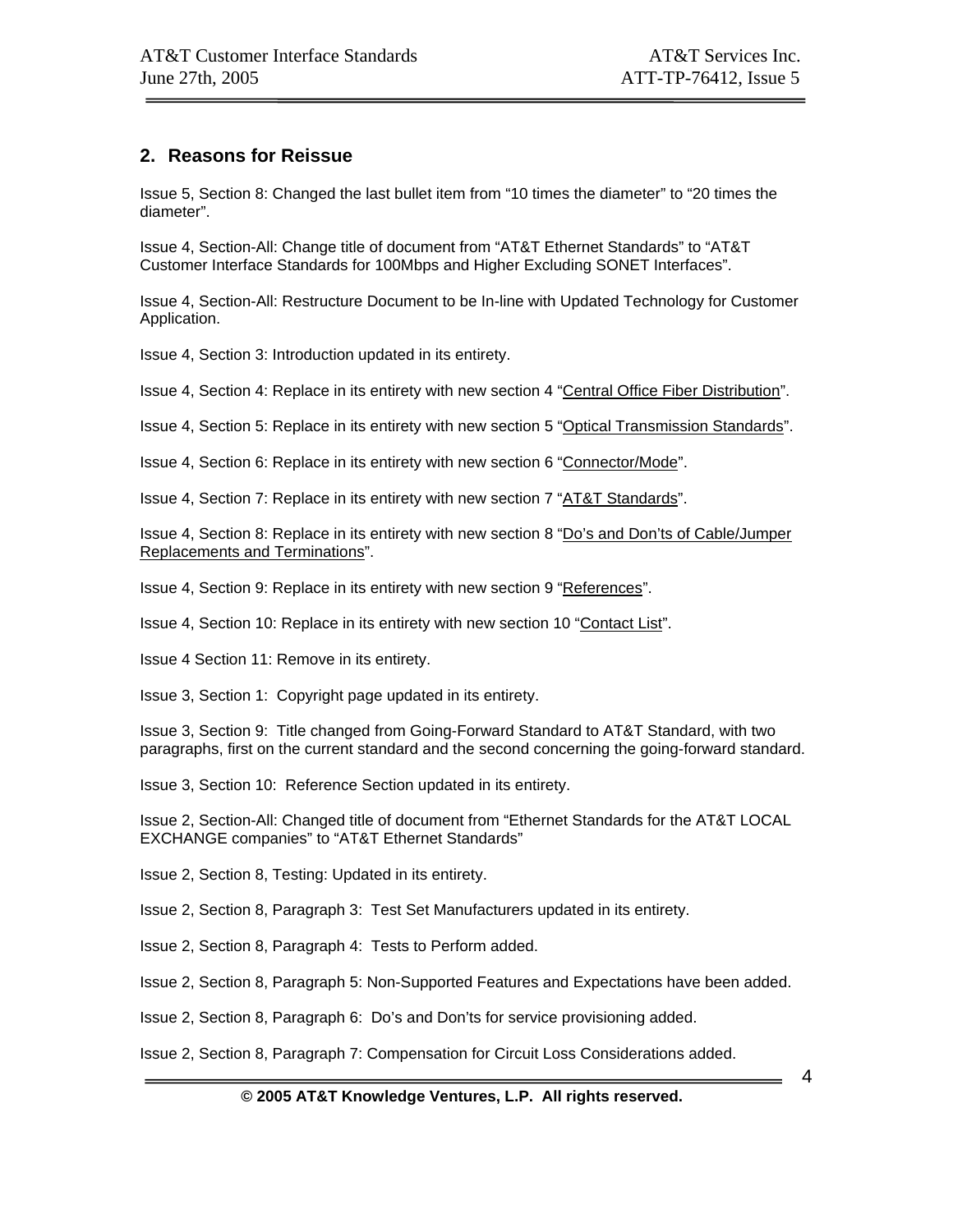Issue 2, Section 9: The Going-Forward Plan has been added

Issue 2, Section 9 & 10: Renumbered to 10 & 11.

Issue 2, Section 10, Reference Section: Updated in its entirety.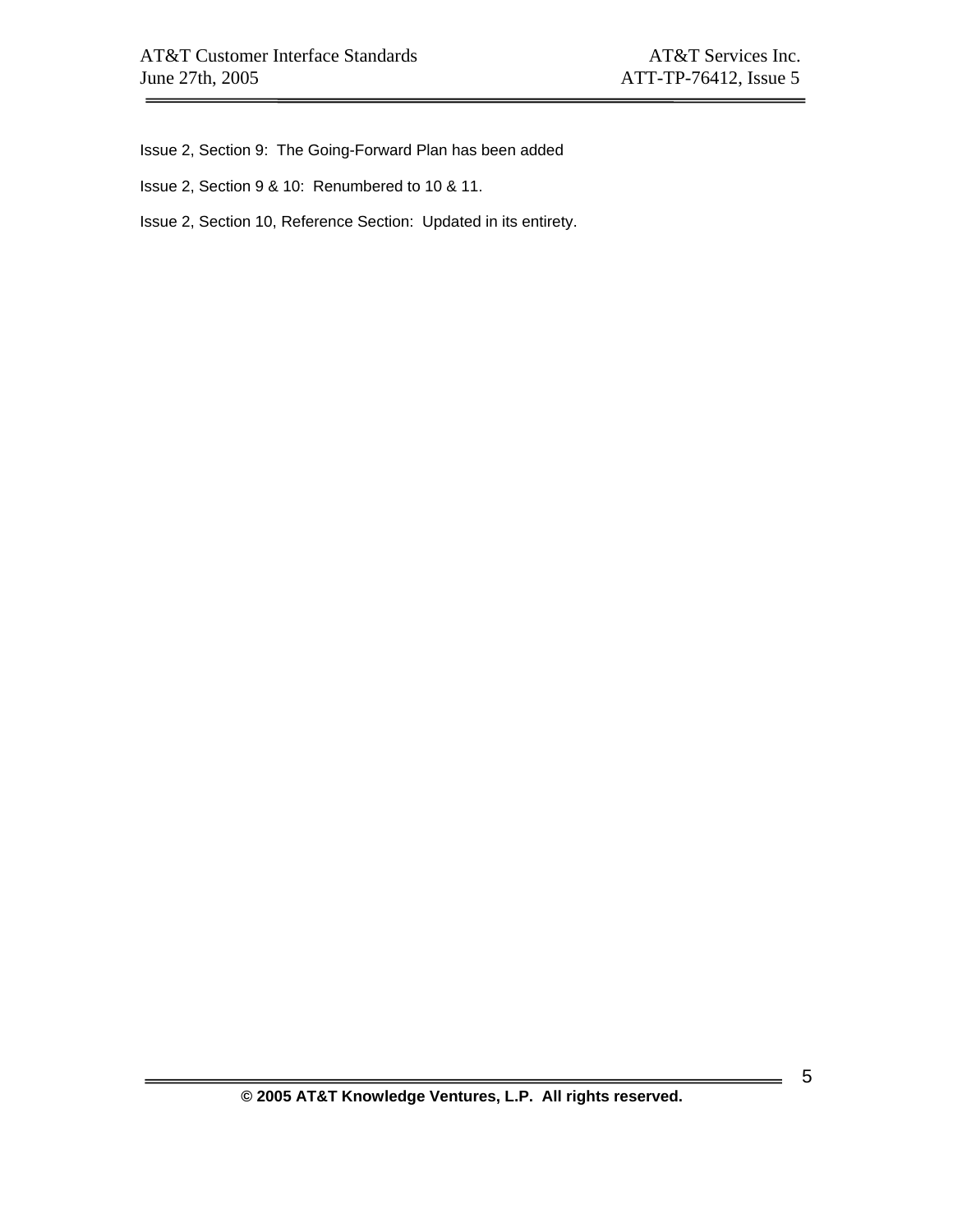## **3. Introduction**

 The Optical Architecture will run from the Fiber Distributing Frame located either on the AT&T LOCAL EXCHANGE companies Central Office or the primary entrance facility to the building or campus structure. The Fiber Distributing Frame (FDF) will serve as the primary interface between AT&T LOCAL EXCHANGE companies network element bay and the far end termination point receiving the optical signal within the central office or at a customer premise. The FDF provides a centralized point for the organization and administration of the facility and intrabuilding equipment cables and provides re-arrangeable connections between any two terminations or appearances. All optical circuits passing through AT&T LOCAL EXCHANGE companies Central Offices will require termination on the FDF.

 Optical services will be transported via other OSI Model, Network Layer 2 services such as Synchronous Optical Network (SONET) rings or WDM rings (e.g. MON Ring). The signal will be a stand-alone optical circuit from the Network Equipment routed through the FDF to the next Network Equipment element expected to be owned and managed by the customer and/or CLEC. At some point on the drop side of the FDF toward the customer, the Demarcation Point will be placed depending upon the Demarcation rules established by the customer/building owner and the respective state Public Utility Regulations.

## **4. Central Office Fiber Distribution**

## **4.1 Fiber Distribution Frame (FDF)**

 The FDF is planned to be the primary interface and cross-connect point for all Fiber Optic products, cabling and equipment on the telecommunications horizon, including optical Ethernet services. This frame will continue to be the primary cross-connect point with Intelligent Network Elements such as Optical Multiplexers, DWDM, FTM, and Optical Amplifiers. *The FDF is the direct cable cross-connect point for all AT&T LOCAL EXCHANGE companies Network Elements to one another.*

Optical services will traverse this FDF system for cross-connects to other Network Elements and Outside Plant (OSP) facilities. The best approach for connectivity will be the use of Fiber optic jumpers between all connection points within the Central Office.

 The only exception to the FDF cross-connect philosophy will be in the instance where Media Converters are used to extend the range of the Electrical Ethernet and thereby converting the signal to an optical path to the distant converter. It is expected that one Media Converter would be placed within or adjacent to the Telco Network Equipment location and the other in the Ethernet Distributing Frame (EDF). **This will be the only instance where an optical Ethernet signal will not pass through or cross connect at the FDF.**

 The FDF shall be the primary hub for the Local Exchange Company Central Office. The Fiber Protection System will be the primary tool for fiber optic cabling on each floor. The FDF will be treated as the common cable entrance and cross-connect point. When there is a need for fiber optic cabling to equipment on another floor, a tie cable will be terminated in a shelf on the FDF and will be directly terminated on a new satellite FDF bay on that other floor using a FOT shelf. The Fiber Protection Shelf will be extended from the FDF's to the equipment involved within the Central Office.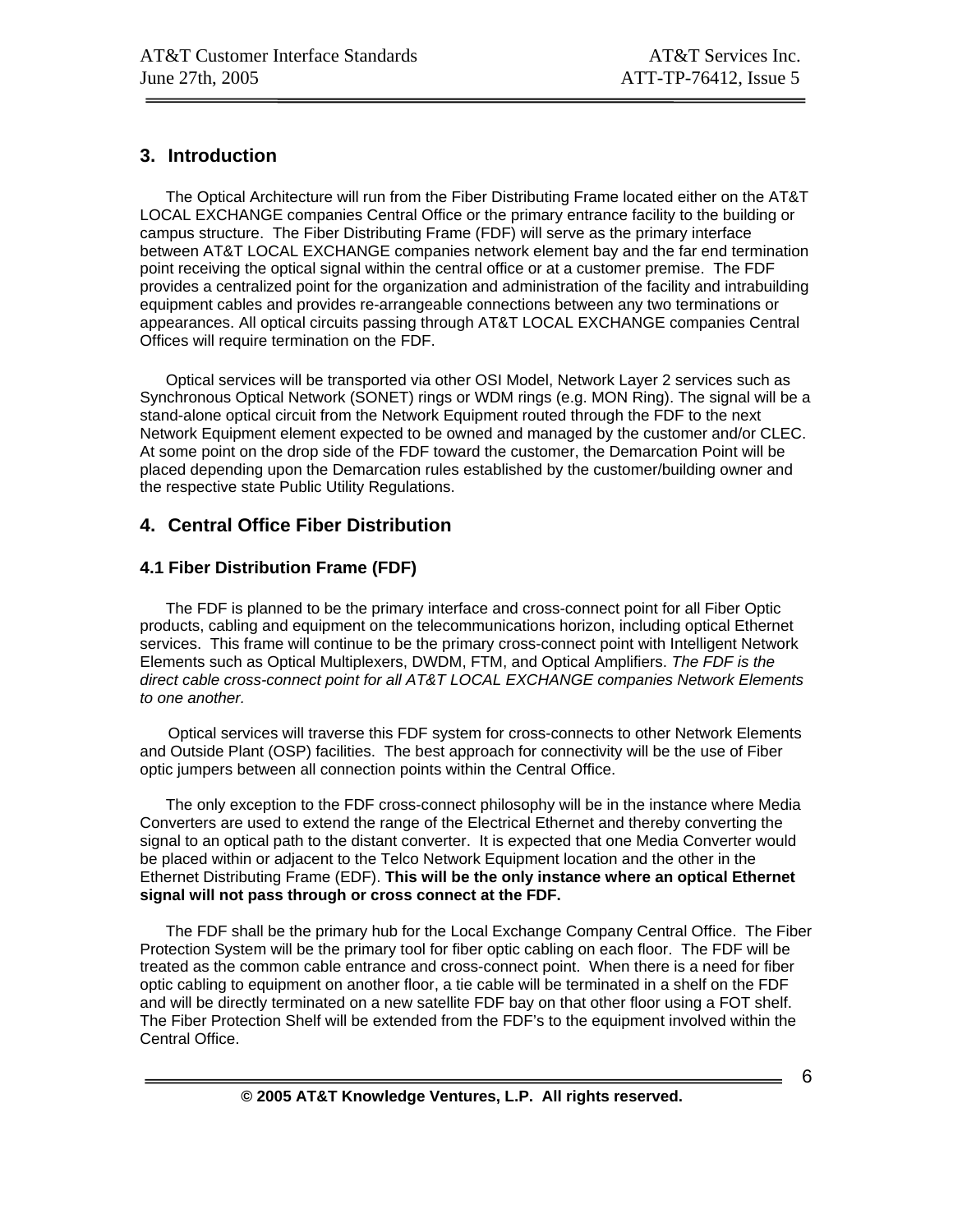## **4.2 Fiber Protection system**

 *The Fiber Protection System* represents a separate and unique fiber optic protection system used only for fiber optic patchcords between Transmission and Switch equipment and the FDF**.**  All equipment which uses fiber optic connectivity will hub to the FDF for all connections. This protection system will provide both separation from all other cable racks and will provide a protection of the fiber optic patchcords from installation activity in a Central Office.

The Protection System will provide a diverse route capability for the paths for primary or working routes from the Transport/Switch equipment to the FDF. The fiber pairs will be cross-connected at the FDF to either diverse OSP facilities or to other intraoffice equipment. The Protection System will be provided to within 2 inches of the Fiber Distribution Frame (FDF) and located to the adjacent vertical trough and at the same level horizontally as the Transport/Switching equipment termination point on the primary route. The Protect jumper will be routed differently through a parallel Fiber Protection System to the FDF. **Fiber Optic Cables will not be placed in the raceway/duct work of the Fiber Protection System.**

Do not place any jumper slack or in-line attenuators in the Fiber Protection System. All attenuators will be affixed to the faceplate of FOT panels located within the FDF. All slack will be stored within the slack containment areas of the FDF.

## **5. Optical Transmission Standards**

## **5.1 General**

All fiber optic cables, jumpers and connectors will meet or exceed the standards set forth in this document, ATT-TP76412-000*,* **AT&T Customer Interface Standards for 100 Mbps and Higher Excluding SONET Interfaces** *for the AT&T LOCAL EXCHANGE companies*, Issue 4, dated April 15th, 2005. Only one of the two types of cable/connectors will be authorized for use with the SingleMode being the preferred type:

- SC-UPC, SingleMode 9 micron Fiber Cable/Jumpers, riser or plenum rated
- SC-UPC, MultiMode 50/125 micron Fiber Cable/Jumpers, riser or plenum rated **(May only be used at Customer Premises or Non-Central Office POP locations i.e. not allowed for Central Office or OSP use)**

The use of other types of cable and connectors may cause incompatibilities to be present with subsequent service degradation or outage as a result when connected to another cable/connector type. Factory manufactured jumpers are strongly recommended for any Telco Optical terminations. Fiber Cable connectors may be fused to one end of fiber cable or stubs on an exception basis. Special care must be taken on field fusing of connectors on MultiMode Fiber optic facilities due to their high loss characteristics. The following chart shows the standards for AT&T LOCAL EXCHANGE companies Optical Provisioning: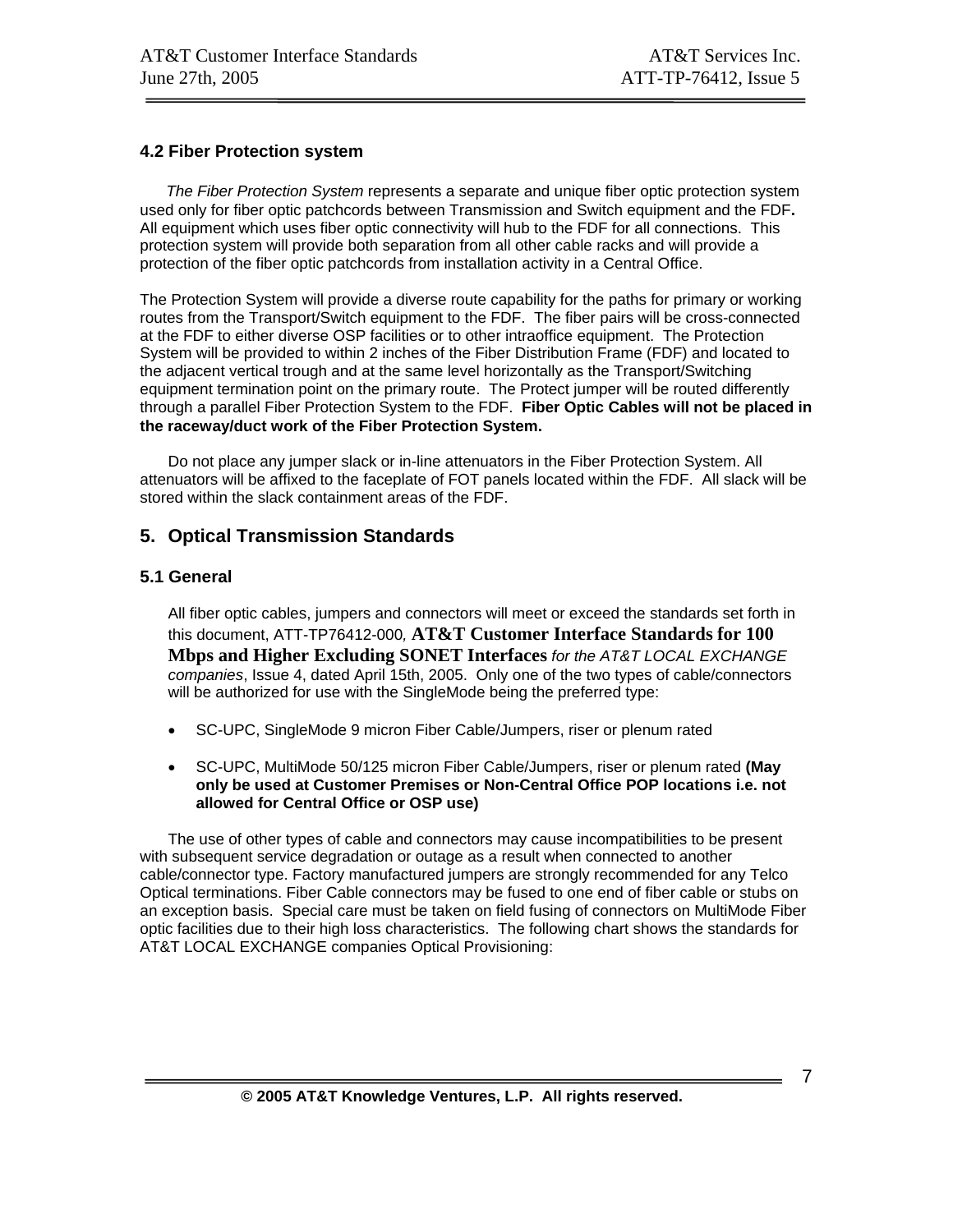## **AT&T Optical Operational Standards**

| <b>Function</b>                     | <b>Applicability</b>            | <b>Reason</b>                                         |  |
|-------------------------------------|---------------------------------|-------------------------------------------------------|--|
| MM Fiber Cable type                 | 50/125 micron (MM only)         | Maximum Distance Reach &<br><b>Transmission Speed</b> |  |
| SM Fiber Cable Type                 | 9 micron (SM only)              | Suitability with Network                              |  |
| Connector                           | SC-UPC (Standard)               | Interoperability                                      |  |
| Operating Wavelengths (MM)          | 850 & 1300 nm                   | MultiMode as it exists today                          |  |
| <b>Maximum Overall Attenuation</b>  | -3.75 dB/km at 850 nm           | Loss per kilometer                                    |  |
| (MM)                                | -1.5 dB/km at 1300 nm           |                                                       |  |
| Maximum Attenuation per             | 0.75 dB per pair of mated       | Critical SM & MM signal                               |  |
| connector                           | connectors using SC (or SFF)    | limitations                                           |  |
| Maximum Attenuation per<br>Splice   | 0.3 dB per splice               | Critical SM & MM signal<br>limitations                |  |
| <b>Overall Distance Limitations</b> | 2,000 meters between the        | This is heavily dependent on                          |  |
| (MM)                                | main FDF and any remote         | the transceiver devices.                              |  |
|                                     | cross-connect element (MM       |                                                       |  |
|                                     | only)                           |                                                       |  |
| <b>Cross-Connect Jumpers</b>        | Greater than 5 feet             | Do not permit the placement                           |  |
|                                     |                                 | of jumpers too short, may                             |  |
|                                     |                                 | cause service issues.                                 |  |
| When Terminated                     | All Fiber cable strands will be | Termination protection                                |  |
|                                     | terminated at the time of       |                                                       |  |
|                                     | original installation into      |                                                       |  |
|                                     | established fiber panels        |                                                       |  |
| <b>Customer Interface Standard</b>  | ATT-TP76412-000                 | Higher standard than<br>TIA/EIA 568-B.3               |  |
| <b>Bend Radius</b>                  | All Fiber Cables/Jumpers shall  | Meets Telcordia & AT&T                                |  |
|                                     | not bend more than 3-inches     | specifications that are more                          |  |
|                                     | Dia. or 20 times the outer      | strict than TIA/EIA                                   |  |
|                                     | diameter of the cable/Jumper,   |                                                       |  |
|                                     | whichever is greater.           |                                                       |  |
| <b>Immediate Action</b>             | Do not permit kinks or short    | Correct or replace cable after                        |  |
|                                     | turns in the cable, or skinned  | thorough testing                                      |  |
|                                     | cable due to a rough edge       |                                                       |  |
| Ultimate Pass/Fail (MM)             | Under no circumstances will     | Testing is required                                   |  |
|                                     | the overall attenuation loss    |                                                       |  |
|                                     | levels exceed 5.0 dB between    |                                                       |  |
|                                     | Network Elements.               |                                                       |  |

 $\overline{\phantom{a}}$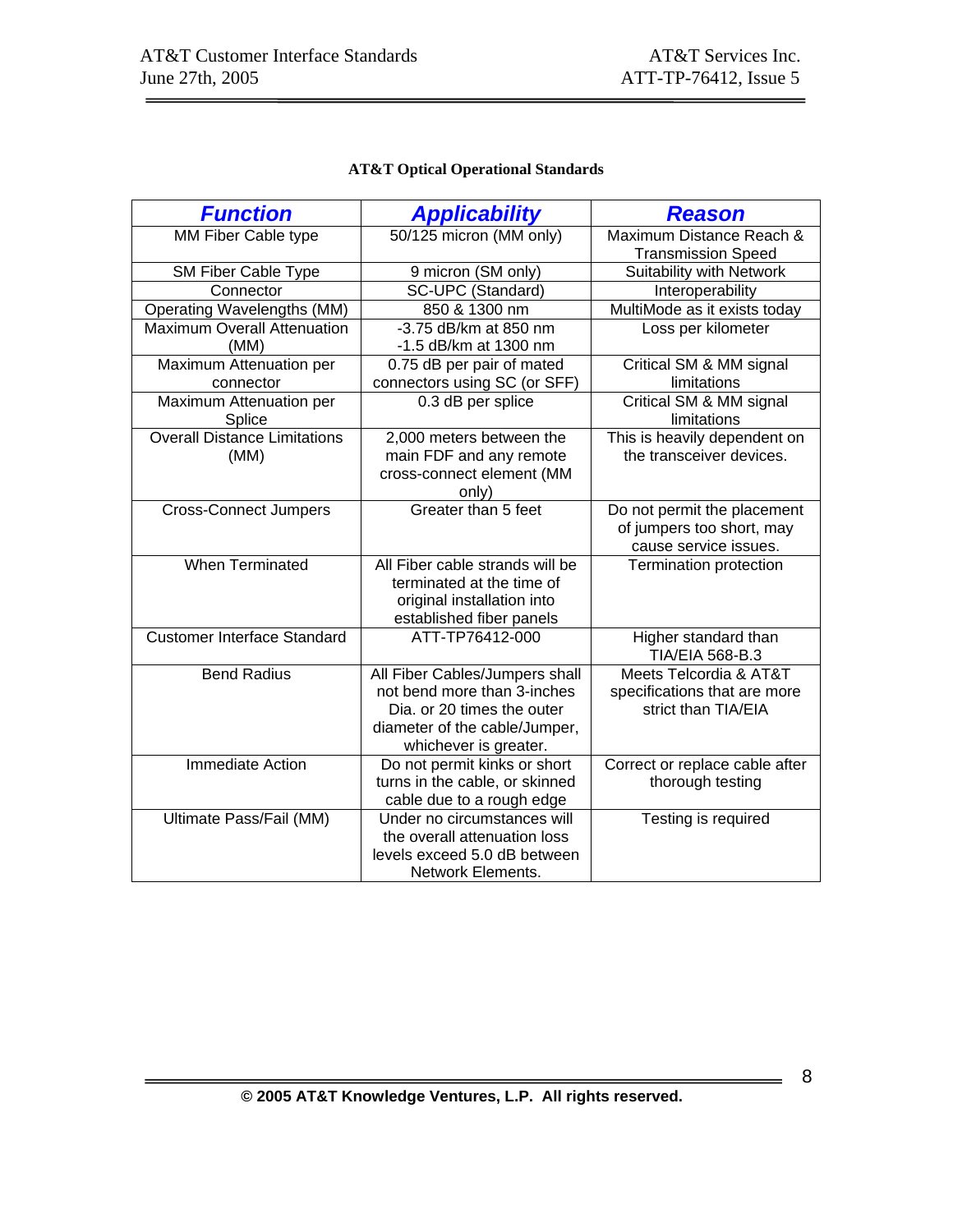## **6. Connector/Mode**

#### **6.1 Connector/Mode Interface Standard**

The AT&T standard for Fiber Optic terminations is the SC-UPC, SingleMode interface for customers, CLECs, carriers and internal users. This standard interface insures that network reliability is promoted through a standard network interface.

While SC-UPC is the AT&T standard, AT&T also allows LC-UPC SingleMode on the faceplate for small form factor connectors. In addition, limitations on the near-term deployment of analog Video services for Fiber-to-the-Home could necessitate the use of SC-APC, SingleMode (Angled) connectors. When the Video is converted to Digital, the connector type will revert to the SC-UPC, SingleMode. The use of SC connectors with a MultiMode method of transmission is authorized for general use at both the **Customer Premises and the Non-Central Office Point of Presence (POP) only, not the Central Office POP**. As other technological advancements occur AT&T may elect to introduce new connector/mode types.

 The standard demarcation point for AT&T Communications Inc. facilities is the SC-UPC SingleMode termination with the alternative solution being the SC-UPC MultiMode termination at the Non-Central Office POP and Customer Premises. AT&T has no obligation to construct new demarcation facilities or modify their "**as is**" facilities except through regulated retail product offerings as specified by State and Federal tariffs as a result of the Telecommunication Act's current obligations and their interpretations by the court and the commissions. The demarcation for Access Services (regulated retail product offerings) is defined in the Demarcation Policy for Access Services Terminated at Other Carrier's Point of Presence (POP) Locations only. This demarcation policy allows some flexibility for the termination of FiberOptic facilities at Interexchange Carrier sites only; all other customer sites will receive the standard handoff connections specified by tariff.

## **6.2 Approved Terminations**

#### **6.2.1 Approved AT&T Central Office Terminations**

The standard arrangement will be the SC-UPC, SingleMode termination within the Central Office. There are exceptions based upon manufacturer small form factor needs.

#### **6.2.2 Approved Customer Premises Terminations**

 The standard arrangement will be the SC-UPC, SingleMode or the SC-UPC MultiMode terminations (using a specific service offering) at the Customer Premises as specified by tariff.

#### **6.2.3 Approved Non-Central Office Point of Presence IXC (POP) Carrier Sites**

 The standard arrangement will be the SC-UPC, SingleMode or the SC-UPC MultiMode terminations (using a specific service offering) at the IXC (POP) as specified by tariff. In addition,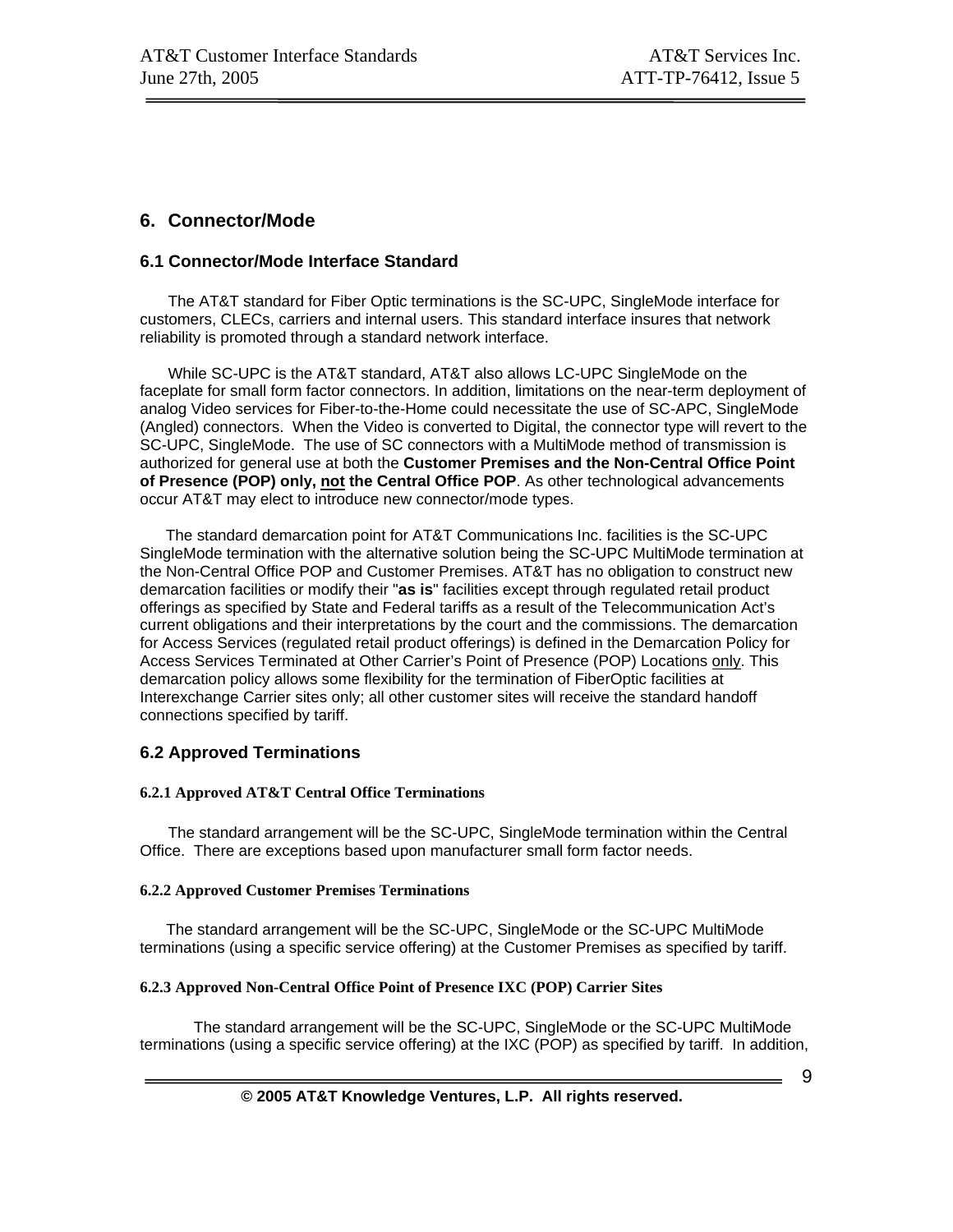the IXC (POP) locations may be provisioned through a transition jumper using a LC-UPC, SingleMode, ST-UPC, SingleMode or FC-UPC, SingleMode at the IXC's request. **Note: In cases where the POP is collocated in an AT&T CO, then only SM fiber and associated connectors will be provisioned.**

## **6.3 Approved Application Services**

#### **6.3.1 Approved AT&T Central Office Terminations**

| <b>FiberOptic Connector</b> | <b>Approved for Use</b>           | <b>Application</b>             |
|-----------------------------|-----------------------------------|--------------------------------|
| <b>Biconic</b>              | Only in existing embedded base    | Slow Speed up to 622.08 Mbps   |
|                             | conditions. Not to be used in new |                                |
|                             | growth areas. New growth areas    |                                |
|                             | are to use current AT&T standard  |                                |
| ST-UPC, SingleMode          | Only in existing embedded base    | High Speed/Manufacture         |
|                             | conditions. Not to be used in new | Discontinued                   |
|                             | growth areas. New growth areas    |                                |
|                             | are to use current AT&T standard  |                                |
| <b>SC-UPC, SingleMode</b>   | <b>Current AT&amp;T Standard</b>  | <b>ALL OPTICAL SERVICES</b>    |
|                             |                                   | <b>INCLUDING ALL</b>           |
|                             |                                   | COLLOCATION/UNE'S              |
| SC-APC, SingleMode          | BPON using Analog Video Only      | Fiber to the Home using Analog |
|                             |                                   | Video                          |
| <b>MultiMode</b> (any       | <b>Not Approved for</b>           | <b>Slow Speed, Short</b>       |
| connector type)             | <b>Use in the Central</b>         | <b>Distance Services</b>       |
|                             | Office                            |                                |

#### **6.3.2 Approved Customer Premises Terminations**

| <b>FiberOptic Connector</b> | <b>Approved for Use</b>           | <b>Application</b>             |
|-----------------------------|-----------------------------------|--------------------------------|
| <b>Biconic</b>              | Only in existing embedded base    | Slow Speed up to 622.08 Mbps   |
|                             | conditions. Not to be used in new |                                |
|                             | growth areas. New growth areas    |                                |
|                             | are to use current AT&T standard  |                                |
| ST-UPC, SingleMode          | Only in existing embedded base    | High Speed/Manufacture         |
|                             | conditions. Not to be used in new | Discontinued                   |
|                             | growth areas. New growth areas    |                                |
|                             | are to use current AT&T standard  |                                |
| <b>SC-UPC, SingleMode</b>   | <b>Current AT&amp;T Standard</b>  | <b>All Optical Services</b>    |
| SC-UPC, MultiMode           | Approved for Use with various     | <b>Short Distance Services</b> |
|                             | <b>Optical services</b>           |                                |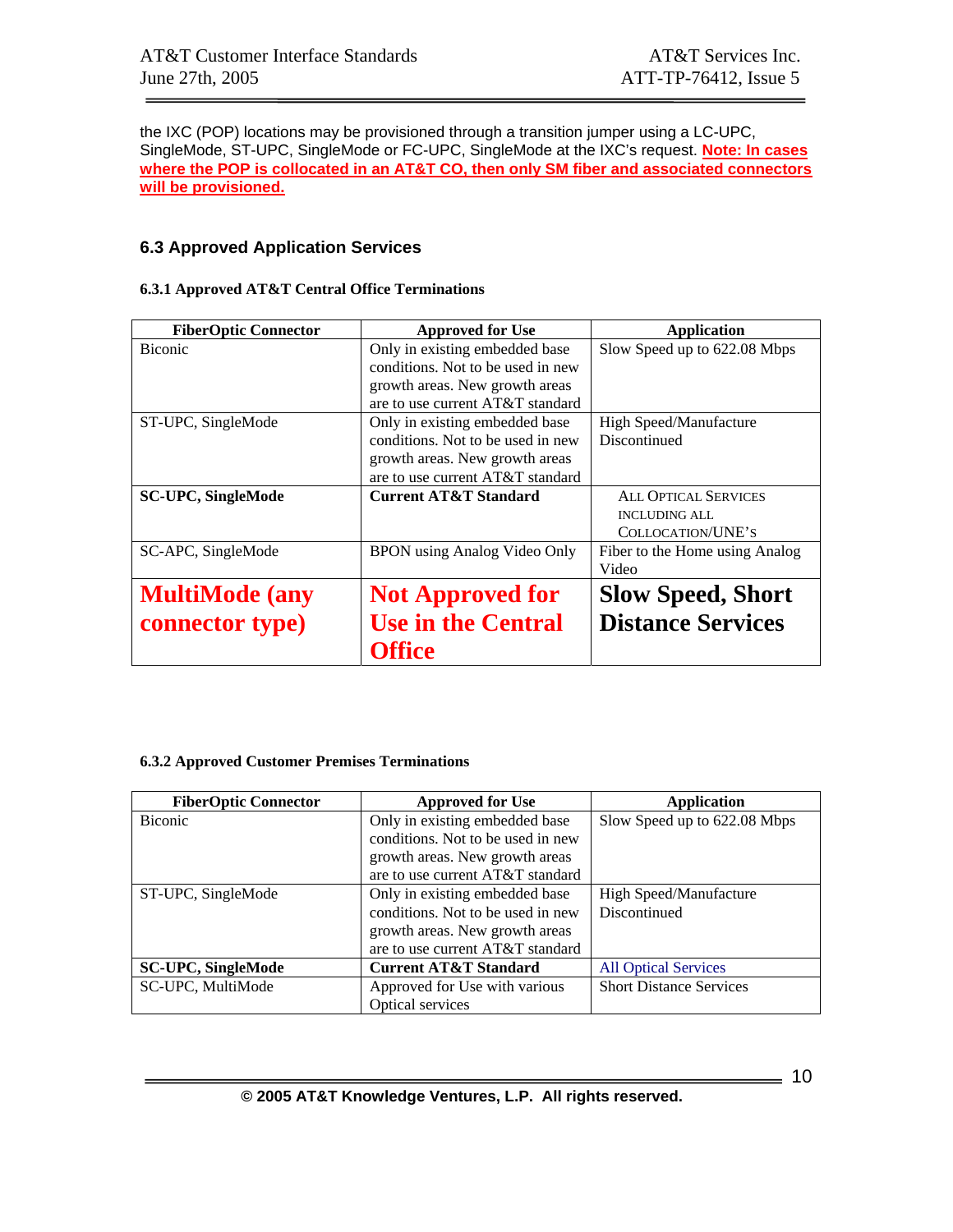| <b>FiberOptic Connector</b> | <b>Approved for Use</b>           | <b>Application</b>             |
|-----------------------------|-----------------------------------|--------------------------------|
| <b>Biconic</b>              | Only in existing embedded base    | Slow Speed up to 622.08 Mbps   |
|                             | conditions. Not to be used in new |                                |
|                             | growth areas. New growth areas    |                                |
|                             | are to use current AT&T standard  |                                |
| ST-UPC, SingleMode          | Only in existing embedded base    | High Speed/Manufacture         |
|                             | conditions. Not to be used in new | Discontinued                   |
|                             | growth areas. New growth areas    |                                |
|                             | are to use current AT&T standard  |                                |
| <b>SC-UPC, SingleMode</b>   | <b>Current AT&amp;T Standard</b>  | <b>All Optical Services</b>    |
| SC-UPC, MultiMode           | Approved for Use various Optical  | <b>Short Distance Services</b> |
|                             | services                          |                                |

#### **6.3.3 Approved Non-Central Office Point of Presence IXC (POP) Carrier Sites**

## **7 AT&T Standards**

## **7.1 Expectations for ILEC and CLEC cabling**

For any Optical cabling that is placed in AT&T Central Offices, the cable and connectors must meet the optical specifications and characteristics outlined within this document, ATT-TP-76412- 000, **AT&T Customer Interface Standards for 100 Mbps and Higher Excluding SONET Interfaces** *for the AT&T LOCAL EXCHANGE companies*, Issue 4, dated April 15th, 2005. Whether the ILEC or CLEC installs the facilities and cable or not, the owner of that cable will be held responsible and accountable for non-compliance with these expectations and standards.

## **8. Dos and Don'ts of Cable/Jumper Placements and Terminations**

- Don't have SingleMode or MultiMode jumpers bend tighter than 3.0 inches diameter or 20 times the diameter of the outer sheath of the cable, whichever is greater.
- Do not place fiber jumpers in any above or below floor rack systems without protection using protective tubing or Fiber Raceways. (Fiber Raceways are the only option within AT&T LOCAL EXCHANGE companies Central Offices.
- SingleMode Connectors will only be placed into matching connector sleeves with the same color. (SingleMode is blue, MultiMode is tan/gray).
- All fiber optic jumpers will be terminated at a cross-connect point in a panel intended for that purpose.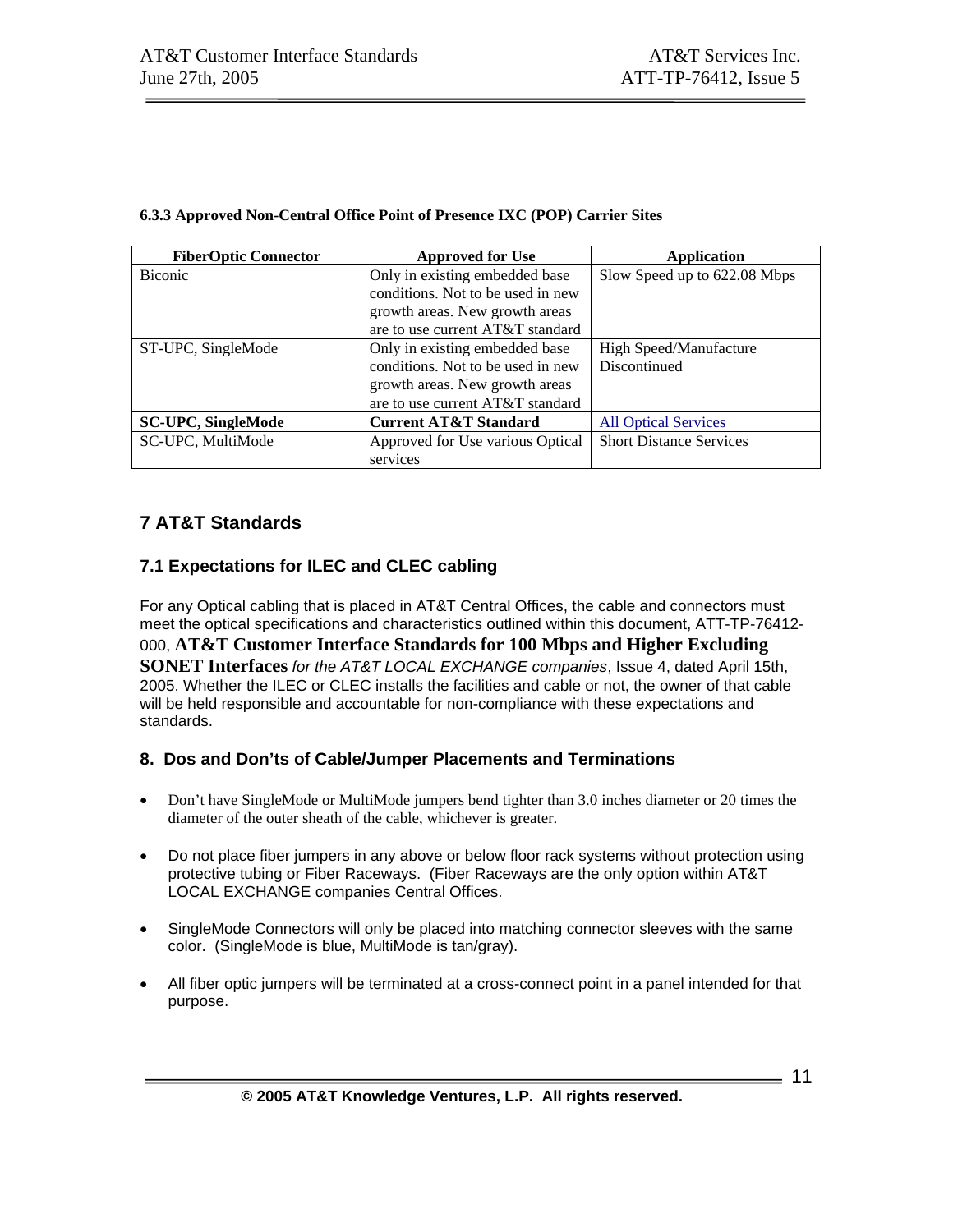- Always validate the circuit to the demarcation point where a Demarcation device has been placed (or to the nearest accessible test point if a POT is not provided by the AT&T LOCAL EXCHANGE company.
- Optical cabling used within the AT&T LOCAL EXCHANGE companies Central Offices shall be preformed, manufactured double ended to specified lengths i.e. No field splicing of connectors in the Central Office.
- Optical cabling within the AT&T LOCAL EXCHANGE companies Customer Premises locations has the additional option to use field connectorized connectors that meet specifications.
- Jumper slack must be managed within the EDF/FDF only, not in the Fiber Raceway or Network Equipment locations.
- Don't splice or provide crimp connections to reattach or repair damaged cables/jumpers between the Network Equipment and the Demarcation Point. Always pull a new cable or jumper to correct the problem.
- Do not place cabling within 12-inches from all Electro-Magnetic sources such as light fixtures, fluorescent lights, motors, powered equipment and telecommunications equipment that is AC powered.
- Do not place cabling over any electrical cables, or place within 6-inches of any electrical cables.
- All cabling, electrical and optical, must not be any tighter bend than 3-inch diameter or 20 times the diameter of the cable of the outer sheath of the cable.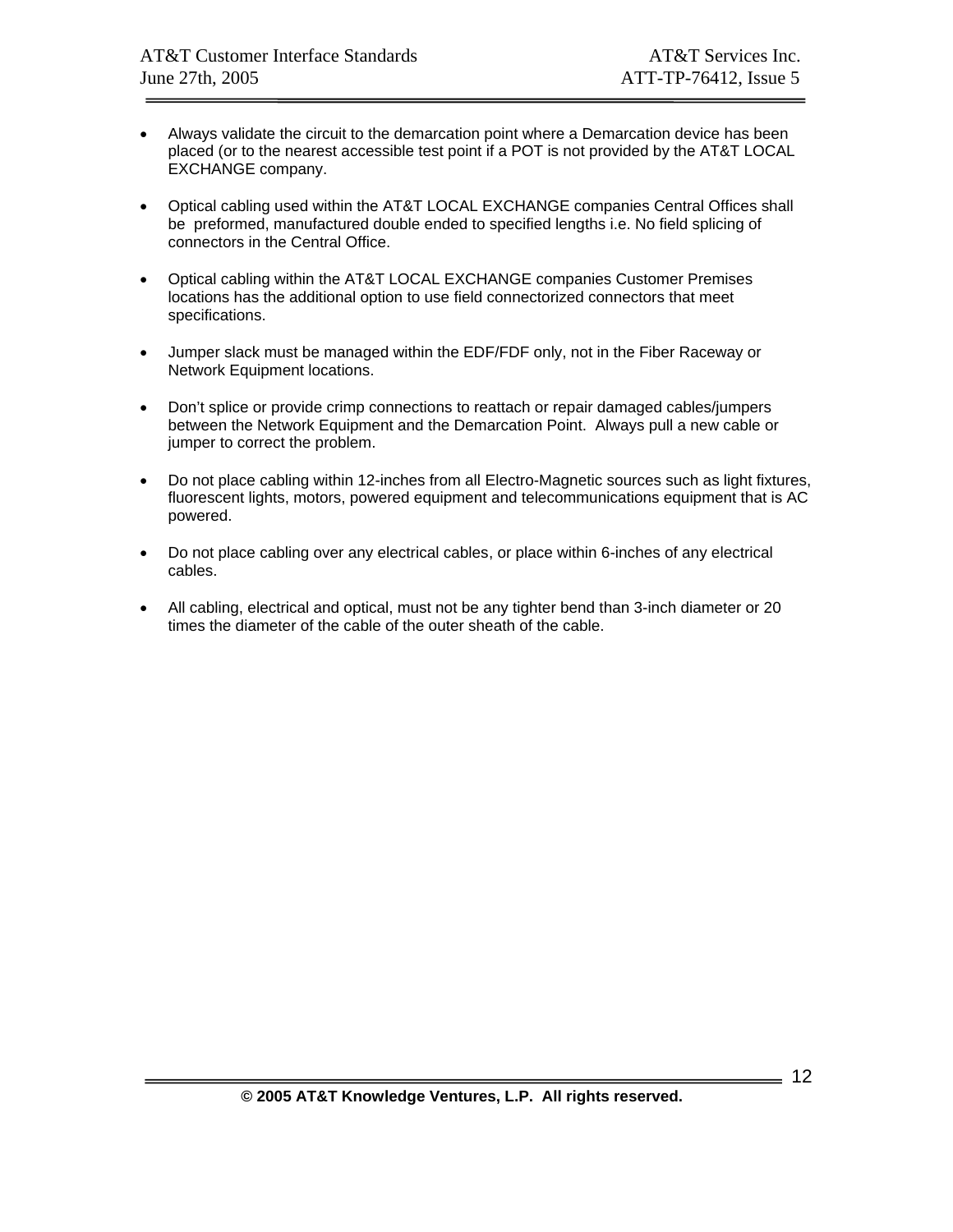## **9. References**

For further information or electronic copies of this document and related information, visit the internal AT&T LOCAL EXCHANGE companies Web site**: http://apex.sbc.com.** 

#### **The external web site is: https://ebiznet.sbc.com/sbcnebs/**

Telcordia documents may be obtained directly from Telcordia Technologies Inc.

External Documents are shown below:

| <b>Document Number</b> | <b>Document Description</b>                         | <b>Issue</b> |
|------------------------|-----------------------------------------------------|--------------|
| ATT-TP-76200           | Network Equipment - Building Systems                | Current      |
| ATT-TP-76300           | Installation Guide within the Central Office        | Current      |
| ATT-TP-76305           | Cable Installation & Removal                        | Current      |
| ATT-TP-76305-001       | SNFA Cable Installation & Removal                   | Current      |
| ATT-TP-76305-002       | 48V DC Power Single Line Diagrams                   | Current      |
| ATT-TP-76306           | Firestopping (non-workmanship & processes)          | Current      |
| ATT-TP-76400           | Detail Engineer Requirements for the C.O.           | Current      |
| ATT-TP-76401           | <b>Space Planning</b>                               | Current      |
| ATT-TP-76401-001       | <b>Floor Loading Considerations</b>                 | Current      |
| ATT-TP-76407           | <b>Equipment Framework</b>                          | Current      |
| ATT-TP-76408           | <b>Equipment Superstructure</b>                     | Current      |
| ATT-TP-76410           | <b>Raised Floors</b>                                | Current      |
| ATT-TP-76412           | Telco Electrical and Optical Ethernet Standards     | Current      |
| ATT-TP-76413           | Connecting Block Standards (89-MDF type)            | Current      |
| ATT-TP-76416           | Bonding & Grounding                                 | Current      |
| ATT-TP-76430           | <b>Synchronization Standards</b>                    | Current      |
| ATT-TP-76450           | <b>Common Systems Standards</b>                     | Current      |
| ATT-TP-76450-001       | Common Systems Checklist                            | Current      |
| ATT-TP-76450-002       | Common Systems Exception & Evaluation Request       | Current      |
| ATT-TP-76460           | Fiber optic Protection in the Central Office        | Pending      |
| ATT-TP-76461           | Fiber optic Connector Cleaning                      | Current      |
| <b>GR-137-CORE</b>     | Telcordia-Generic Requirements for Central Office   | Current      |
|                        | Cable                                               |              |
| GR-518-CORE            | Telcordia - Generic Switch Synchronization          | Current      |
| GR-253-CORE            | Telcordia - SONET Synchronization for the Network   | Current      |
| <b>GR-436-CORE</b>     | Telcordia - Digital Synchronization Plan            | Current      |
| <b>GR-1209-CORE</b>    | Telcordia - Generic Requirements for Fiber optic    | Current      |
|                        | <b>Branching Components</b>                         |              |
| <b>GR-449-CORE</b>     | Telcordia - Generic Requirements for Fiber          | Current      |
|                        | <b>Distributing Frames</b>                          |              |
| <b>GR-1421-CORE</b>    | Telcordia - Generic Requirements for ESD-Protective | Current      |
|                        | <b>Circuit Packet Containers</b>                    |              |